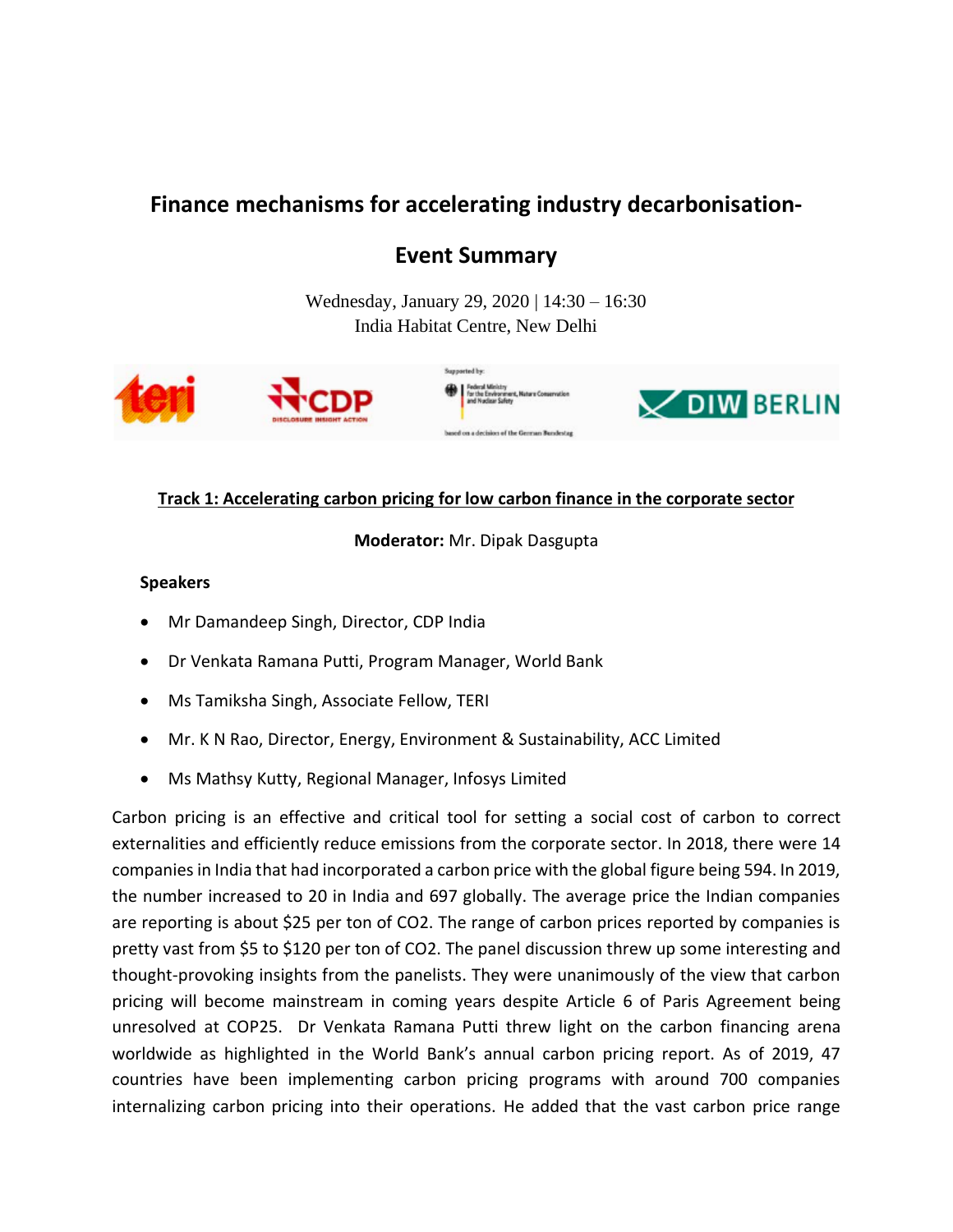globally can be attributed to the differing objectives of the company. The panelshared their views on the role that can be played by the corporates in accelerating decarbonization within the economy. Ms Tamiksha Singh shared with the panelists her insights from an ongoing research on financial barriers that corporates are facing in transitioning to decarbonization pathways. These barriers include lack of enabling policy framework and lack of clear external carbon pricing signals. Talking about the Indian landscape, she threw light on how corporates have been taking proactive initiatives in pushing carbon pricing forward. Mr. K N Rao shared his views on how ACC can stand to benefit by internalizing carbon pricing into their operations. He mentioned that companies who are proactive now will stand to gain in the long term and will be able to avoid the potential risks that can affect its very survival. Ms Mathsy Kutty added her valuable insights to the session pertaining to Infosys which has its own carbon imprint due to its huge scale of operations and energy consumption among its many industrial estates. The company started its journey of being carbon neutral way back in 2011. This move of internalizing carbon pricing from the very start had a management buy-in because of the company's orientation in achieving sustainability.

### **Track 2: Mainstreaming green finance for decarbonizing industries**

#### **Moderator:** Mr. Dipak Dasgupta

#### **Speakers:**

- Mr Will Hall, Associate Fellow, TERI
- Dr Ashwani Pahuja, Chief Sustainability Officer, Dalmia Cement
- Dr Nils May, Senior Research Associate, DIW Berlin

Industrial decarbonisation is the ultimate goal for all the companies that are currently undergoing the green transition. This shift to being green will be possible through access to adequate affordable finance and regulatory support. Track 2 of the session dealt with mainstreaming green finance for decarbonising industries in India's hard-to abate sectors such as cement and steel. Mr. Will Hall, Associate Fellow TERI, started off by explaining the roadblocks prevalent for these hard-to-abate industries in undergoing the green transition. India faces a unique challenge that it doesn't only has to replicate old technology but also has to innovate in order to shift to this decarbonisation pathway. Moreover, low carbon alternatives are capital intensive. Capital intensive technologies need a lot of upfront capital to be deployed. RD&D is focused mainly in Europe and the US with India significantly lagging behind. India thus, needs to be proactive in forming international collaborative partnerships with such technology providers to bring much needed innovation within the economy. Finance is needed in India to establish pilots and introduce viable technologies through commercialisation.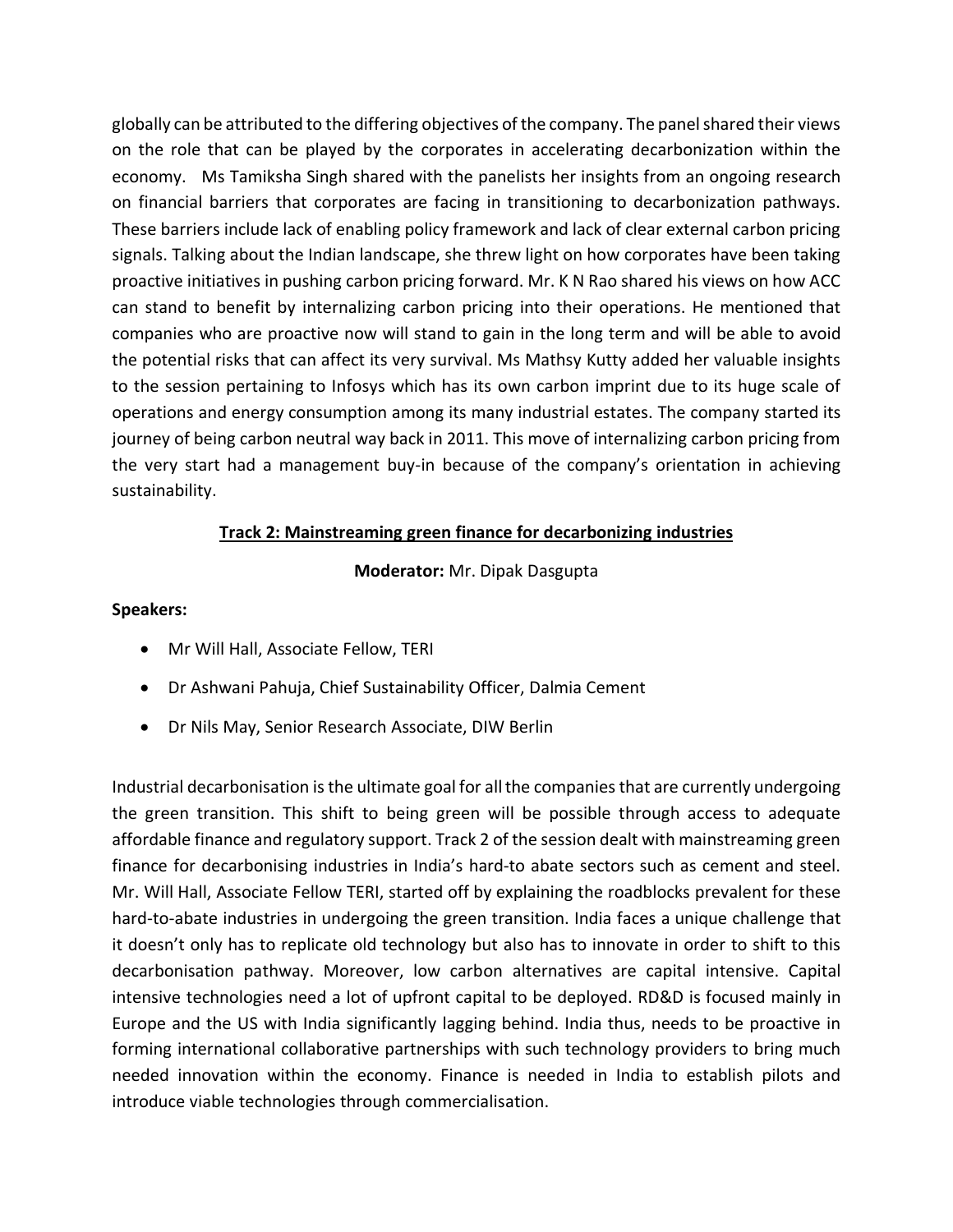Dr. Nils May shared his valuable insights on developing policy and financial instruments to help support the transition to low carbon and climate friendly pathways. Developing such policies would also aid in incentivising private financial flows through investments. Low carbon technologies are capital intensive and hence require large investment volumes. The inherent interdependency of sector policies and financing can help takeout risks and facilitate low-cost financing. International climate finance can step in to cover incremental costs of new technologies if regulatory frameworks are consistent and companies want to invest into new technologies. Policies are available and are necessary to facilitate financing to attract transition and reduce the risks related to low carbon investments. In India, investments are needed in large quantum with high risk quotient, which makes provision of international climate finance the need of the hour. International climate finance can offer fundamental support to the developing countries in achieving their NDCs, and thus, investing into such industries and sectors should be encouraged.

Dr. Ashwani Pahuja, Chief Sustainability officer, Dalmia Cement, gave an industry perspective. He focused on what is needed to accelerate financing for decarbonisation. There exists a short-term concern about financing but the larger problem exists about the future costs, when technologies become demonstrable and scalable. Hence, policies should be developed to support this industrial shift. This is the assumption on which industrial green transition is based on and is responding to. Policies should be defined well because that will have an impact on the prices of the technologies, and private sector is willing to expand and spend on this provided policies are set to complement this change. He iterated on how policies should be supportive of an industrial transition by giving an example of carbon capture. Technologies like carbon capture used to cost around \$150-\$200 per ton of CO2 three years ago and has now significantly come down to \$40- \$50 per ton. It is further expected to decrease in the future due to economies of scale. Therefore, in such a case, price and cost should not be the only focus but the policies should be developed to aid this modulation. He also stressed on the need for funding agencies to be available for private sector as well. Most private sector companies are ready to transition towards a greener future and invest from their internal resources to put forth demonstrable projects. Funding agencies should focus on the private sectors, so that existing technologies can be expedited. Green financing, green procurement and scaling of technologies, with the help polices and external funding (even international players to aid risk based financing) will soon become possible and the coming decade maybe termed as the "decade of carbon capture and utilisation."

The three panelists were torn among their understanding of need of green finance and regulatory support. On the one hand, Dr. Ashwani Pahuja spoke about how financing gap should not be the prioritised discussion, in terms of businesses transition, as technology is already available, and just requires being scaled-up through policy intervention. On the other side, Mr. Will Hall spoke about how finance is just one part of the story and providing the finance relies on people having